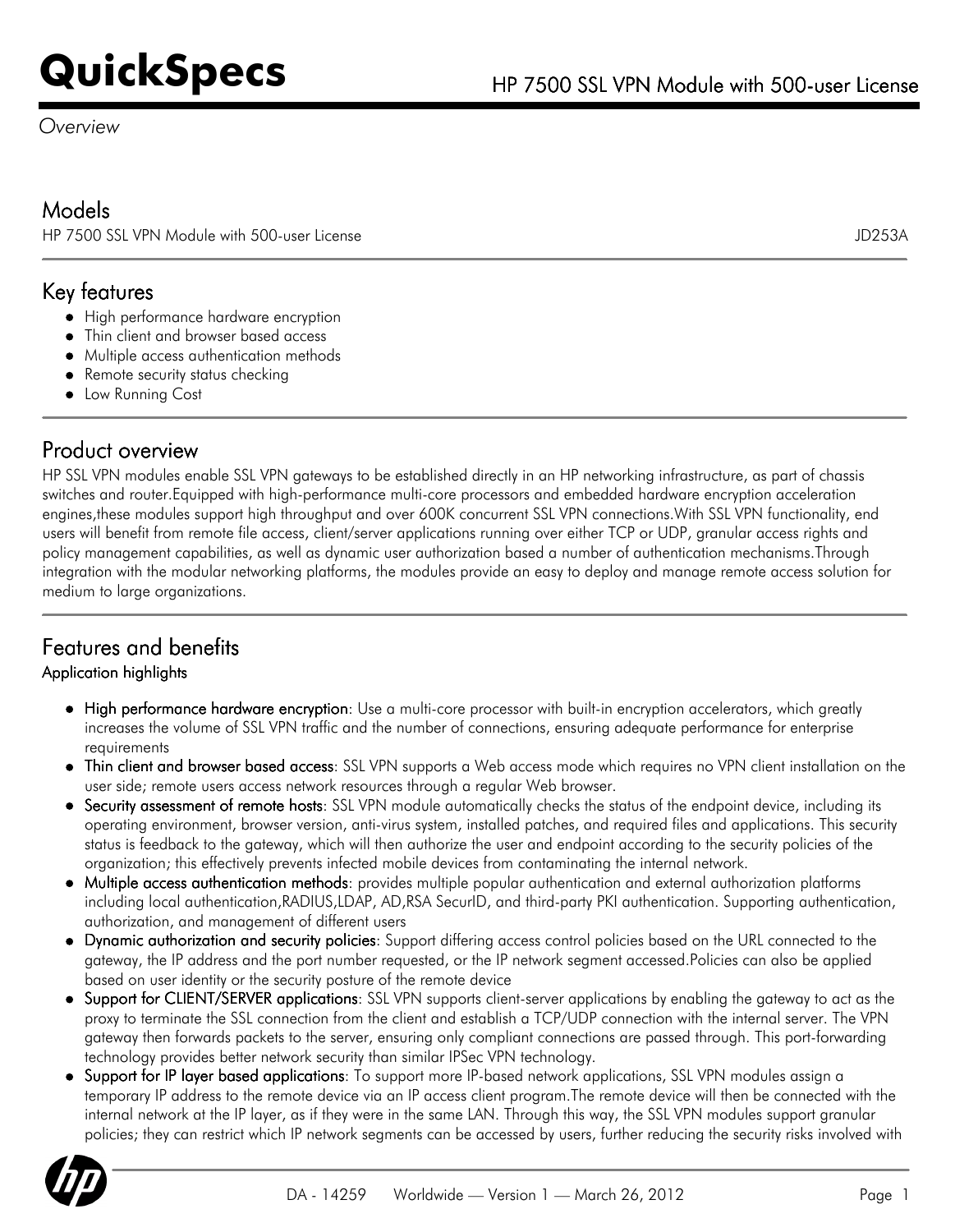#### *Overview*

remote user

#### Warranty and support

- 1-year warranty: with advance replacement and 10-calendar-day delivery (available in most countries)
- Electronic and telephone support: limited electronic and telephone support is available from HP; to reach our support centers, refer to [www.hp.com/networking/contact-support;](http://www.hp.com/networking/contact-support) for details on the duration of support provided with your product purchase, refer to [www.hp.com/networking/warrantysummary](http://www.hp.com/networking/warrantysummary)
- Software releases: to find software for your product, refer to [www.hp.com/networking/support;](http;//www.hp.com/networking/support) for details on the software releases available with your product purchase, refer to [www.hp.com/networking/warrantysummary](http://www.hp.com/networking/warrantysummary)

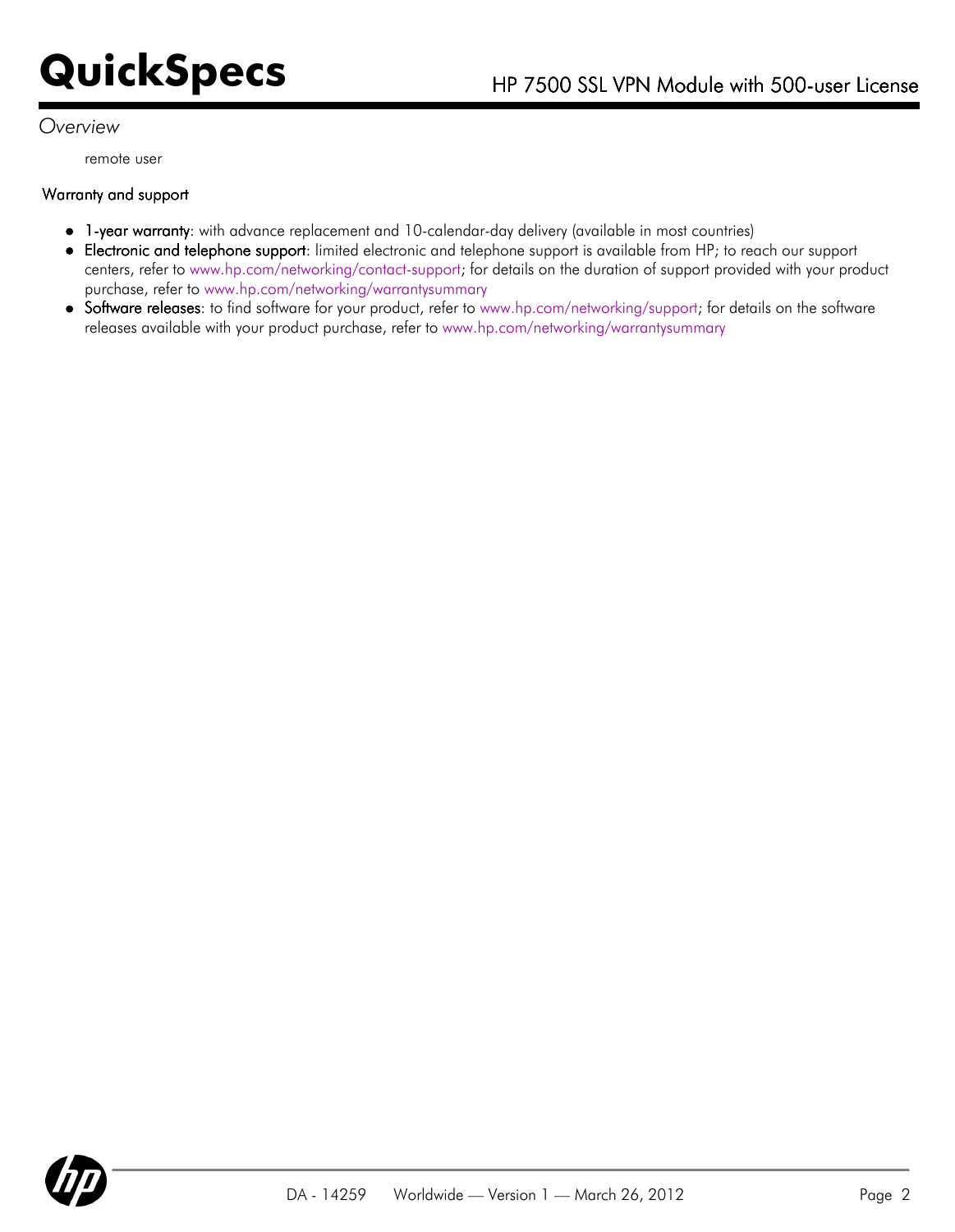## *Technical Specifications*

| <b>HP 7500 SSL VPN</b>                   | Ports                       | 1 RJ-45 serial console port                                                                                                                                                                                                                                                                                                                                                                                                                                                                                                                                                                                                                                                                                                    |                                                                       |  |
|------------------------------------------|-----------------------------|--------------------------------------------------------------------------------------------------------------------------------------------------------------------------------------------------------------------------------------------------------------------------------------------------------------------------------------------------------------------------------------------------------------------------------------------------------------------------------------------------------------------------------------------------------------------------------------------------------------------------------------------------------------------------------------------------------------------------------|-----------------------------------------------------------------------|--|
| Module with 500-user<br>License (JD253A) | Physical characteristics    | Dimensions                                                                                                                                                                                                                                                                                                                                                                                                                                                                                                                                                                                                                                                                                                                     | 14.84(d) x 15.71(w) x 1.57(h) in. (37.7 x 39.9 x<br>4 cm) (1U height) |  |
|                                          |                             | Weight                                                                                                                                                                                                                                                                                                                                                                                                                                                                                                                                                                                                                                                                                                                         | 7.05 lb. (3.2 kg)                                                     |  |
|                                          | <b>Memory and Processor</b> | 2G DDR2 SDRAM; packet buffer size: 64 MB flash                                                                                                                                                                                                                                                                                                                                                                                                                                                                                                                                                                                                                                                                                 |                                                                       |  |
|                                          | Performance                 | Throughput                                                                                                                                                                                                                                                                                                                                                                                                                                                                                                                                                                                                                                                                                                                     | up to 2 Gbps                                                          |  |
|                                          |                             | Concurrent sessions                                                                                                                                                                                                                                                                                                                                                                                                                                                                                                                                                                                                                                                                                                            | 60000                                                                 |  |
|                                          |                             | New sessions/second                                                                                                                                                                                                                                                                                                                                                                                                                                                                                                                                                                                                                                                                                                            | 5000                                                                  |  |
|                                          |                             | Number of users                                                                                                                                                                                                                                                                                                                                                                                                                                                                                                                                                                                                                                                                                                                | 10000                                                                 |  |
|                                          | Environment                 | Operating temperature                                                                                                                                                                                                                                                                                                                                                                                                                                                                                                                                                                                                                                                                                                          | 32°F to 104°F (0°C to 40°C)                                           |  |
|                                          |                             | Operating relative<br>humidity                                                                                                                                                                                                                                                                                                                                                                                                                                                                                                                                                                                                                                                                                                 | 10% to 90%, noncondensing                                             |  |
|                                          | Features                    | Web Access<br>- Http protocol<br>- Web Browser<br>- html language<br>- Javascript<br>- web proxy<br>Port Forward Access Mode<br>- Telnet<br>- Windows remote desktop share<br>- VNC remote desktop share<br>- Outlook<br>- Notes<br>- TCP application by fixed service port<br>Extend Network Access Mode<br>- IP connect by route<br>- restriction for accessing network segment<br>- TCP/UDP/IP filter<br>- assign client IP address dynamically<br>- client support WINS Service<br>- client support DNS Service<br>Authentication<br>- Local authentication<br>- Radius authentication<br>- RSA SecureID<br>- Ldap authentication<br>- AD authentication<br>- certificate authentication<br>- double factor authentication | - Internet restrict visit to internet after user log in SSL VPN       |  |
|                                          | Services                    | 3-year, 4-hour onsite, 13x5 coverage for hardware (HN001E)<br>3-year, 4-hour onsite, 24x7 coverage for hardware (HN004E)<br>3-year, 4-hour onsite, 24x7 coverage for hardware, 24x7 SW phone support<br>and SW updates (HN008E)<br>3-year, 24x7 SW phone support, software updates (HN011E)<br>1-year, post-warranty, 4-hour onsite, 13x5 coverage for hardware (HR760E)<br>1-year, post-warranty, 4-hour onsite, 24x7 coverage for hardware (HR761E)                                                                                                                                                                                                                                                                          |                                                                       |  |

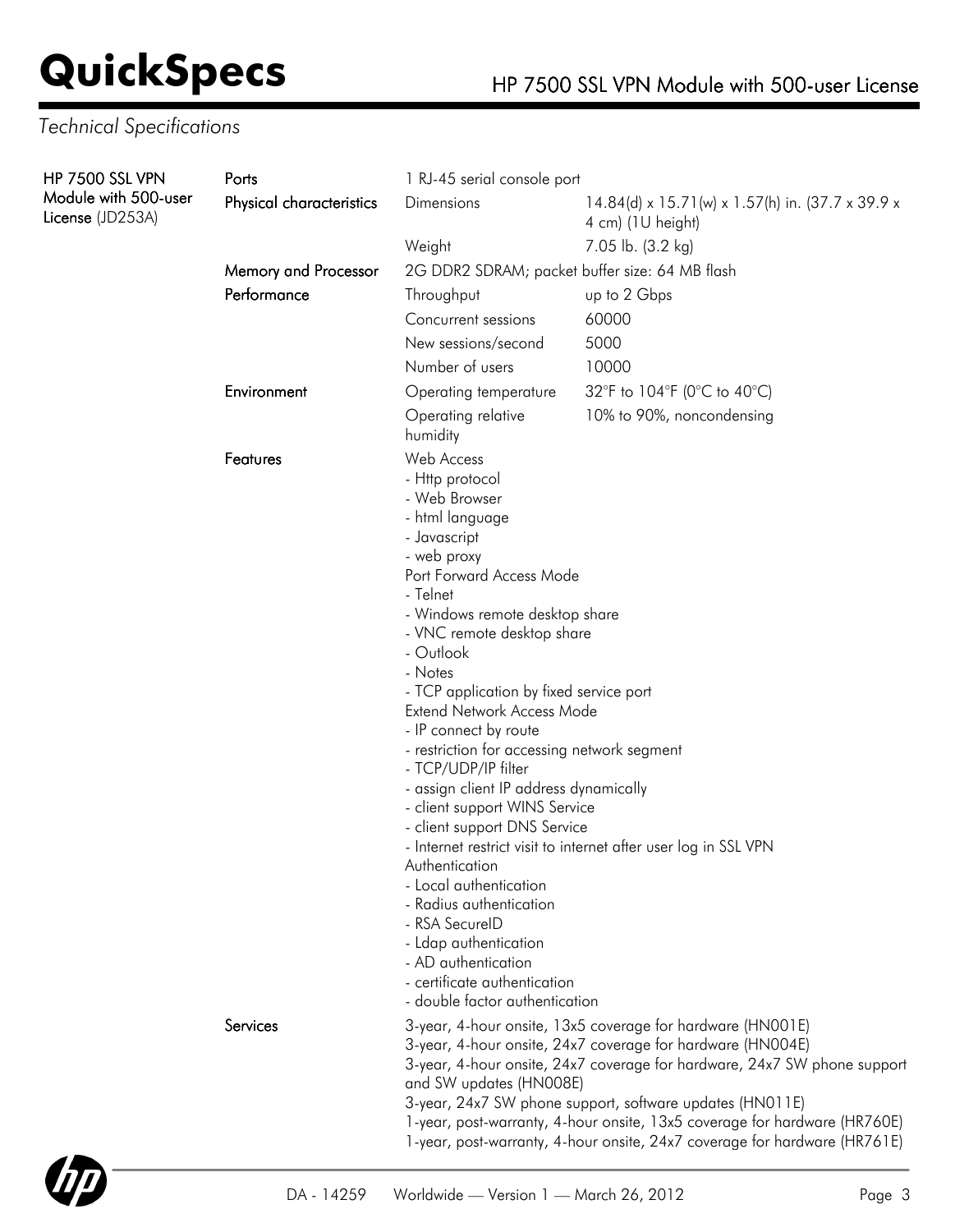### *Technical Specifications*

1-year, post-warranty, 4-hour onsite, 24x7 coverage for hardware, 24x7 software phone support (HR762E) 4-year, 4-hour onsite, 13x5 coverage for hardware (HN002E) 4-year, 4-hour onsite, 24x7 coverage for hardware (HN005E) 4-year, 4-hour onsite, 24x7 coverage for hardware, 24x7 software phone (HN009E) 4-year, 24x7 SW phone support, software updates (HN012E) 5-year, 4-hour onsite, 13x5 coverage for hardware (HN003E) 5-year, 4-hour onsite, 24x7 coverage for hardware (HN006E) 5-year, 4-hour onsite, 24x7 coverage for hardware, 24x7 software phone (HN010E) 5-year, 24x7 SW phone support, software updates (HN013E) 3 Yr 6 hr Call-to-Repair Onsite (HN014E) 4 Yr 6 hr Call-to-Repair Onsite (HN015E) 5 Yr 6 hr Call-to-Repair Onsite (HN016E) 1-year, 6 hour Call-To-Repair Onsite for hardware (HR764E)

1-year, 24x7 software phone support, software updates (HR763E)

Refer to the HP website at: [www.hp.com/networking/services](http://www.hp.com/networking/services) for details on the service-level descriptions and product numbers. For details about services and response times in your area, please contact your local HP sales office.